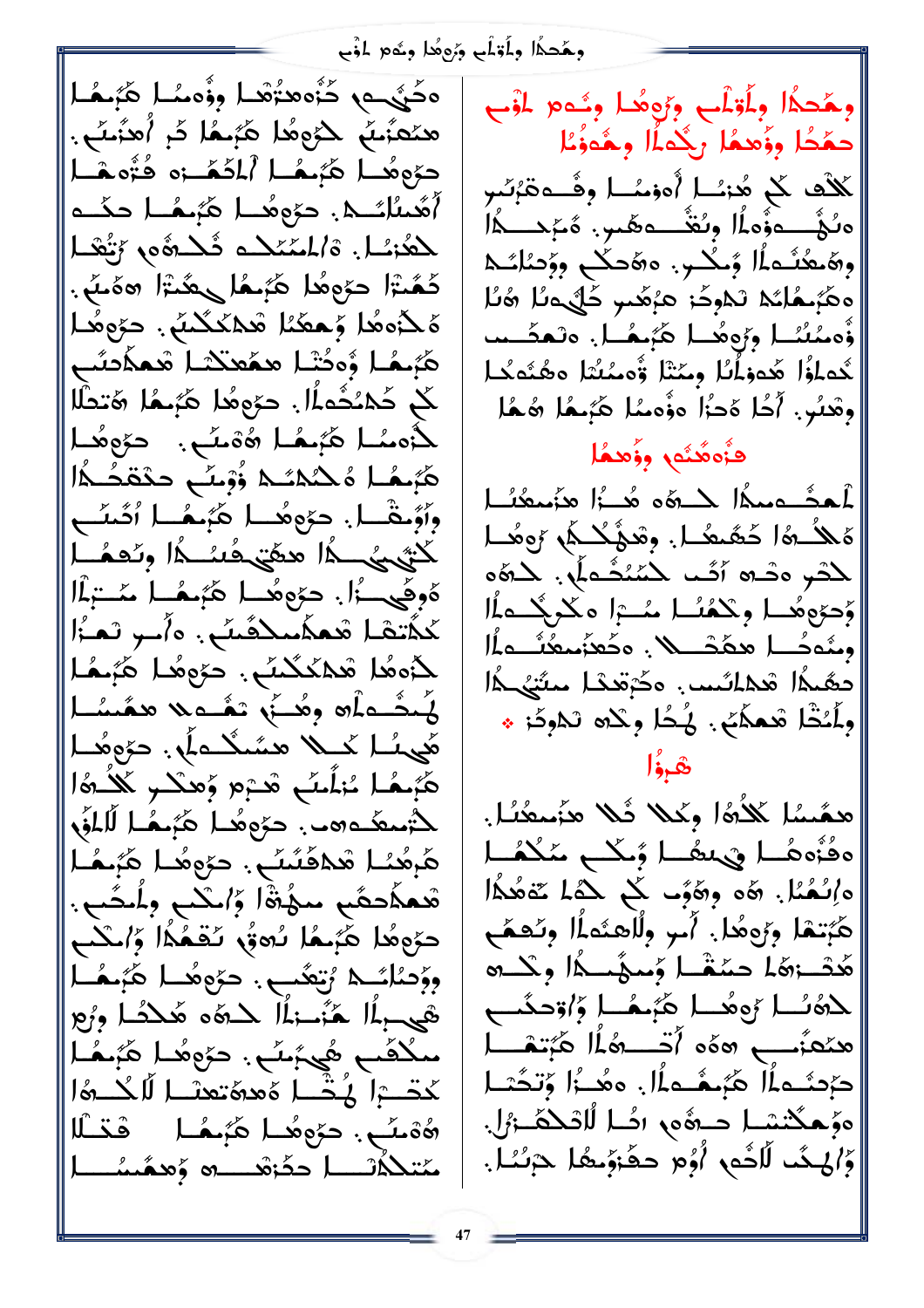وهّددًا وأَوّلَى وَرُوهُا وهُو الْمُو

لْمِحْمِيجًا ۖ ۞ مِمْعِنْتًا وِمَّةِصْلَ. لحوّه محَمَحكْنَا ولَمُخْبَلِ. ورُجْبا حمّثاً ەھْكَعُبُنُه أَا ومُكَوْتَا . كَهُه هِجْرِهُنَـا وبِّقْدَالَ هُمِنَىكُمْا وُمِكَمْعْداً. كِنَّهُ وكَحْشَــْءَوُهِ مَــْ أَــــكُهِ مِّهْ مَـنُعْمَنُــٰ ا وِهُـٰءوَىٰدُا وُِٓـكَـٰى. مَنْھُـا هُـٰٓہَٰٮ ہوۡخُـا ݣَـدٍ. هَكَكْتَبُــر ههَّتْهِمْا وَحَثَكَ ٱلْمُوْ. شَعْبُ هُولُونُ لِمَرْبُوٰهُ مُقْتَحِمًا وَهُومُنَا وَمِعهُماً. أَمكُنا وكَرٍ هَنُرٍ هَذَكَمَنَ تَّتَّف لَكُمْ هُوصِبًا وَلَمْوَجَدًّا حَمَّنًا

ئ<br>في ذا

كُنْتُم هْنُـرٍ هُٰٓئِىل ۚ كَلَّـٰهُۚا ۚ فُـُوۡهَٰـٰل وَّلِمَحْتَمْسَا لِ ۖ هُجُوهُسَا وَهزُوهُنُسَا وِسۡیُٰتًا. ووُسطُا ہٗھکَحکُنُا وِلۡنُتۡلَا. ؤُحِيًـا هُحجَعَهُـُـا وُاجَّتـْءِا. حجَجُوتُـا ەھُنُەھُــا وُٱكْتَعْسُــا. أُحُــا ەـُرُوھُــا وِهْتَفَدَّلَ ۚ رُجَا حَذَاتَـنُدُا وَاجَتْلَا ۚ هَء وِكُمْنُشُمِلُ مُبْرَا أَسِمْ وَرُضَا أَسِمْ حقَّدْهُمُدًا وُمَّكُم. هقْم حُكْمَلًا لَّٰا هُدهقدا أُسك ، هُه وُحتُسعْدا هقُسم أَبِي. هُوِيُدُووُنَا يُوْفٍ أَبِيلٍ. هَ لِكُنَّلا إِنَّفْ حَقَّكُوْمٍ مِنْكُرُوْ أَبْكَاءِ أَبْكَ هُذِب أَهِ هُمُا مِيَّ لَمْ لِمَنْهُنْا. وِهُنْبُهِ لْحَسِرٍ. وَلَا لَمُعَقَّسًا قَسَمٍ كُدْوِقُشِيًا الْمَالَى مِنْكُمْ شَوْبِكَا ۖ هَيُصَادُاْ! وكتفكم . هَعفُتُوماً الرَّسْوُهُ بِ هُنَبْءِ أَا وِهُــهِ دُتُنَّ أَلَّا أَسك حكَّـــ مىڭگىپ. ەۆكىل كېياشىل وڭائىملُو ۇدڭلىسى. ةرجّىسى كىغۇدگىسە

حوّوهُــاً هُبُــهُــا هنُّكَــه ومن وهُـهُـُـا وُحثَى هَنَّى. حرَّوهُا هُبُسُا هُنَّتَّى وفُهمَّتٌ لِلْقَمِيَّا وِّسَهَّسَلًا هُبِ وْحِنْتَى حَوْهُا هَبُهُا لَمُقِيَّا لَهُمَا وَحَقَّا هْدْفَدْسُبِ مْعَاتُكُمْ هُفُسْتُدًا قَدْفَسُي. ۚ هُ هُـُـل كُــٰوٖ هَـفَـمَّسَـٰ هُزئا لْمَلْهَا ۖ وَبِكُمْ وَلِمَصْلًا وَهِ مَنْ مِكْتُمُ الْمُمْشَاءِ مِنْ الْمُسْتَوَجِّعَ مَاْهِدُهِ ۚ لَا سَؤُشَىٰ ﴾ [الحفاظ ة للأَنْتَزِبِ للصَّاصُلِ وقبِ مُعَسُبِ. ەمئە ەۋئىم ئېھى كىر ھەدىئا مأەوَّــدًا لَّاكْـــەر ەّىدەمىــر ھَبُـمُــا ھُمُّا ەَحثُلاَكُم لِلنُلْعُيمِ \* تحجئزا حُكْنَبٍ قَئْسٍ هُـٰٓءًا وِمّتكِـهَٰٓاًا حِكَّنْنَا۔ وَلِمَصْلا لِلْفَعْدَا هُكُبٍ مْعٍ أَتَبْعٍ مَّهُتُمُّا. دهُ كَبِ صِّةَهُمُّا ۚ مِنْعَالَ ەھَبْتقا وۆھكا ەەتدىكى ھُنئا لےمَا هُمتَكْثَلَا هُءتَكُلًا وَمِكْعَظٍ لِكُلْوُهِ، رُبُغْل وُٗەمْئِتُمل هَكُلا كُل كُتْكُمْلُلْ همّقشـا. وُحــوهُ موكَّـــلا أســــــم ِكْرُبُغْْطِ وُْمِيْسُطِ. كَـرِ حِكْكِعُطِ هُنُط تَعمَلُوْنُنَا مُحْمَدًا أَسِيمَ كُلِّ وَحَرِّهِ مُنَا ەكرېگەلما تىمگە ھۇھىس. ەھىھە ولا حُدٌّ: همُّم أَلم لَمْ حَيْحُا وِعْعُسُا. أَجْلَ هَجُرًا وَوُّومُنَا هَرَمَهُا رَهُ هُلْ \* هَمعُدا هَبِعُنا وِكْكا

هْدْسِلَبْ، حرّْهِهُـا هَيْـهُـا رَبّْكَـةُكُمْ

مْهَكْتُمْ كْعَرُهِ هُوَهُمْ تَخْتَلَ.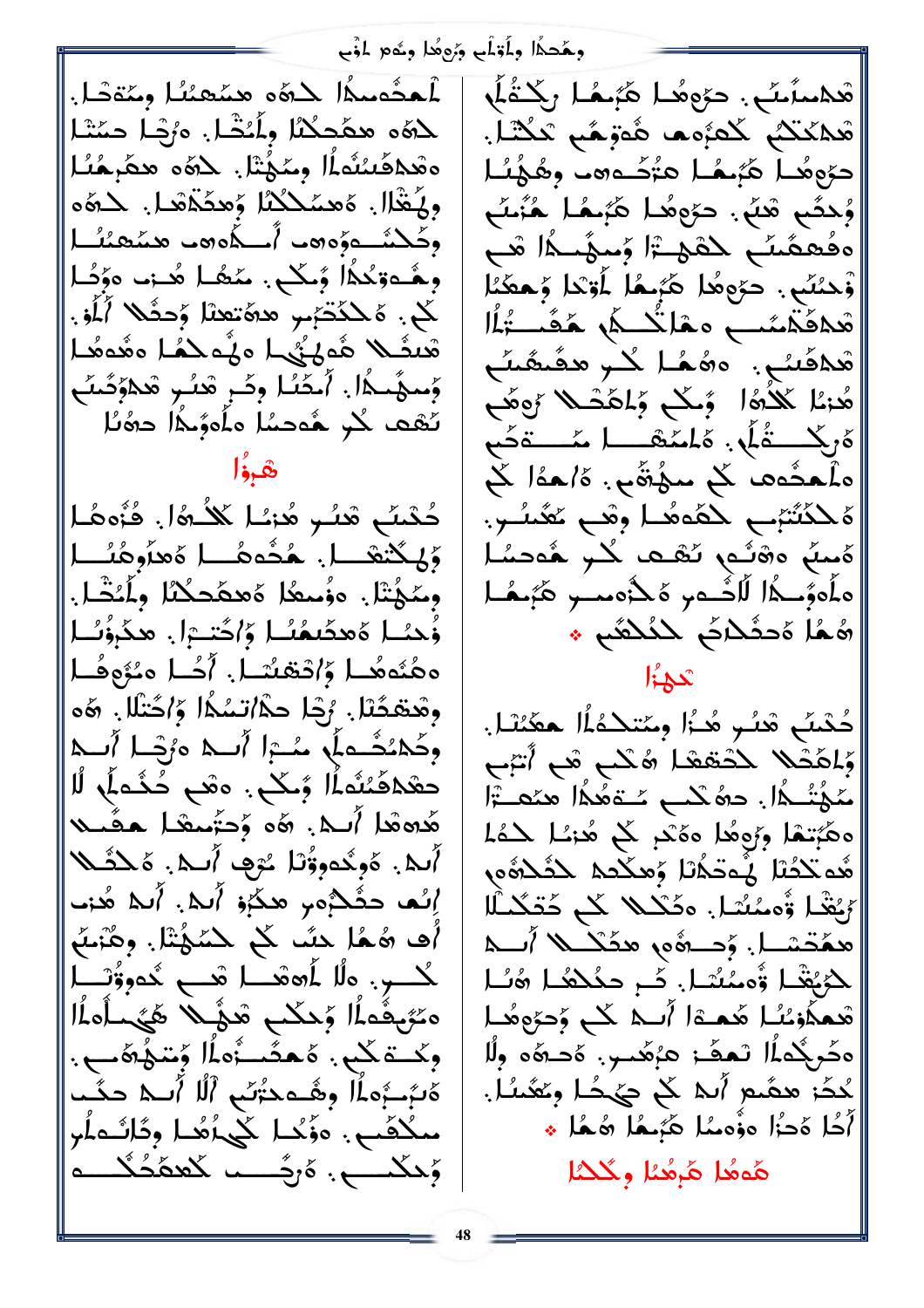وهّدهُا وأَوّلُها ورُوهُا وهُو الْمُو

كَلَّاهُ الْهُنِّتُ فَاءَ مَقَّيِّفَتِّ لَكُمْ حكَاتَـمفُكُل وِدًاتْـل ححُـدّـهُـلُّل وأَوْتـهْـل ِ حشُەحُـا وُبِحُبْـا. خَمْزُوْا وَجِعُبْنِيل. حفَهِـلُا وهُــقوْل خَرِهُـا وِهَـٰقُوِـُنْـا. حمْدَهُكُلّْ وُوَرُمْكُلّْ وَحَذْدَهُا كَا وَّ/حقسًا. ح<sub>َ</sub>مِّدْا وِلَمُثْل حَمَّ*اتِسُ*دًا وُهِمْتِهْكِ. حَآوْهُكُمَّا وُهِتَمْعِعْنْكِا. حثُكْــره هُجــزًا هؤهجُــزًا وهُبْتِـهْــا وَۡـٰكُـٰرِ. حَـُـٰٓ وَبِ هِنُهُـا وِهُكُبِ أَه هُزءُا ۖ. هُـٓكَـلا قُـترْهَا هِٱاتسُدًا هُاهُا ئعمُا وُحِّى. مَيْشَا هَعفَتَكْتَا كْتْبُر. ةْالمْوِكْرْ ݣْسْلْسْ هْݣْسْعْب وكمع تصفره المشتك وللمسته ومكاسح بمستر وَّىلُو وَكُمَلِّى. مِنْمَى مَؤْسَفَىكَلْمِ. وَدَّهْكُ لَهُــتِوِوُمُمُّا وِؤُي أَلَّا هُنَّــعٍ. ة/ههٔا كم وكم أَسْلم وُهفَن كْبِر حثُكُ;وَّبٍ. بمُكَّبِينَ كَعَزَىبِعُثُـما وَّىكُر كَلَّـٰهَا أَكْـا. ەوَّىسَّبْنَا جِبُر. ەُووْەمىلىر ھۇيىمىلى ھىمىلى ەچقىلاھى لمنكفَّى \* ربكهأا وزجزا مَىْلُمُ هَجْمَعِيْلًا هُجْمِيعُيْلِ هُذِيلٍ. ﴿ هَ وَحِدْحُــوهُ مِ دَّاتْــا هُبِعُتــا حرِّهِعُــا مَّىكِكُمُّلْ. وَحَٰٓةٍ كِّدُمُّا وِّتَـٰٰكُلْ. وَحَرُّوحُـُّةُا رِمَاْ أَبِكَهُ مِ مُكْتِفَةٍ مَا يَثْقِرُ ابْنُهْمَ وَۚدمَا مَّداوُنُـا لَّاـتكــب وِّحـدْعَـحُـدْهُونَ ؤُوْسِبِ وَحُمثَنَكْسَــرَةُو لِإِنْقَاظَتَــبِ. ەَدەُەر شكۇشى ھَد كَى ھُنِ وَبِعَيْزَا دَوْدَتُو مُعْرِ وَقَوْمَ إِنَّ مَا حَكْمَدْ الْمَا

لمُحمُّفَ&. كَرِ مُعْصُدًا حُصْرِ أَسْمَ. وثُكَّوُهِ مُتَّدَّكُمْ. وهُوجُوَيَّا وِثَلاَةُ مِنْ سَنُوَّةُ مِ. وَوُودُمُ وَقُلْاهُ مِ هُقَدْهُلُهِ. مَمْْدُهُ كُلًّا وِفَكِنْهَـب فُـءلمَّعَٰیٌ. ضَـٰٓ مُــلَّا أَسـدَ لَمُوَحَـٰکُی وۡمِــٰٰٓكُمۡنِ. ہ۞علَمانُـُمَاۤا وَجَـٰٰٓعَٰلَٰہِ. کَـٰٓم هُڡٛٓٮڡ أَٮ٨ سْعِـدُنٍ. ههُنحَـٰۂ أَنــٰه لْمُقْمَعَ فَيَهْدِي أَمِنَ مِنْ أَمْسَاءَ مِنْ الْمُحْمَدِينَ وَأَحَدُّمَا ەلُا ىـثَـُا. ەلُا م<sub>َ</sub>بْحَنُّا ەھْھنَـب خُـدَا فَاوْوُّىعُنْائُـــدْ مىڭفَـــى. ەھُرْتَـــى وَّسطَىرِ حَدَيْكٍ. حدَّف وثَكَلِ سَيَّسَبُ هُ/وَهِّدَبُّ هَٰٓءُمُسٍ. ةَالمُلَّمَٰنِّ حَقَّشَاً وكْدْلًا دْخَانْتْـا وْهُـتْـْدْءُلْمَا. ٱلْمُهْدَّبِّ حَقْتُمُـــدَه أَمَّــدَمَّــــــم صَلَّـــــاللَّهَ وَسِهَّــدًا. هَحَكْتَــح شَــح كَاهُدَنْــا ەھَسقْەلْا ھُتُومْرا. ەْلْمَحْكَمْ حَرُّهَـٰٓ;ٱ وسَعْدِكْمْ كَاسْكَنْا لِكَمْلَامْ وَرَوْا حسُّا وِّسوُّةًب هُدـهاْ هَمْنَعْنَا ݣْتْݣْهُلّْلْ. ھقْنْشّْيْلْ كْبْرْ وْبْ كْعْبْ ەسكەُب ، ەھۇكىگە . ئىكسەە أىكىب ۆدۇەدتُەـــەۋە ۆكئـــەر. وَحَلَّى حَسَّمَهُ مِثْقَدِ مِبْهَدٍ ھكَھۇمنّے كَـــر ماُهت مَنْصَـــةهت متحتَراً مكَّبَتقاً وَسَ*ّـبُنَا*ً حـزًا وَسَكـرٍ.<br>وَحـــوَّى الْمَلقَــــمَّــلاَّبِسطَنَّـــملُر |بُحكْب . حنَّـــ رَبِّـــ ةُلُمَّا وَخَسْـــدُا أَ هُههَنّْكُمُّا. وِهُم وِهْسُهُ ٱلْمَٰهَٰـ: ة/لَمْكُمْ فَيْ نُلْسُمْ. ݣْلْـْهْ قْطِـدْا. حِمْهِ حَكْمًا ولًا هُـومٍ هَبُعِجًا حُكِبًا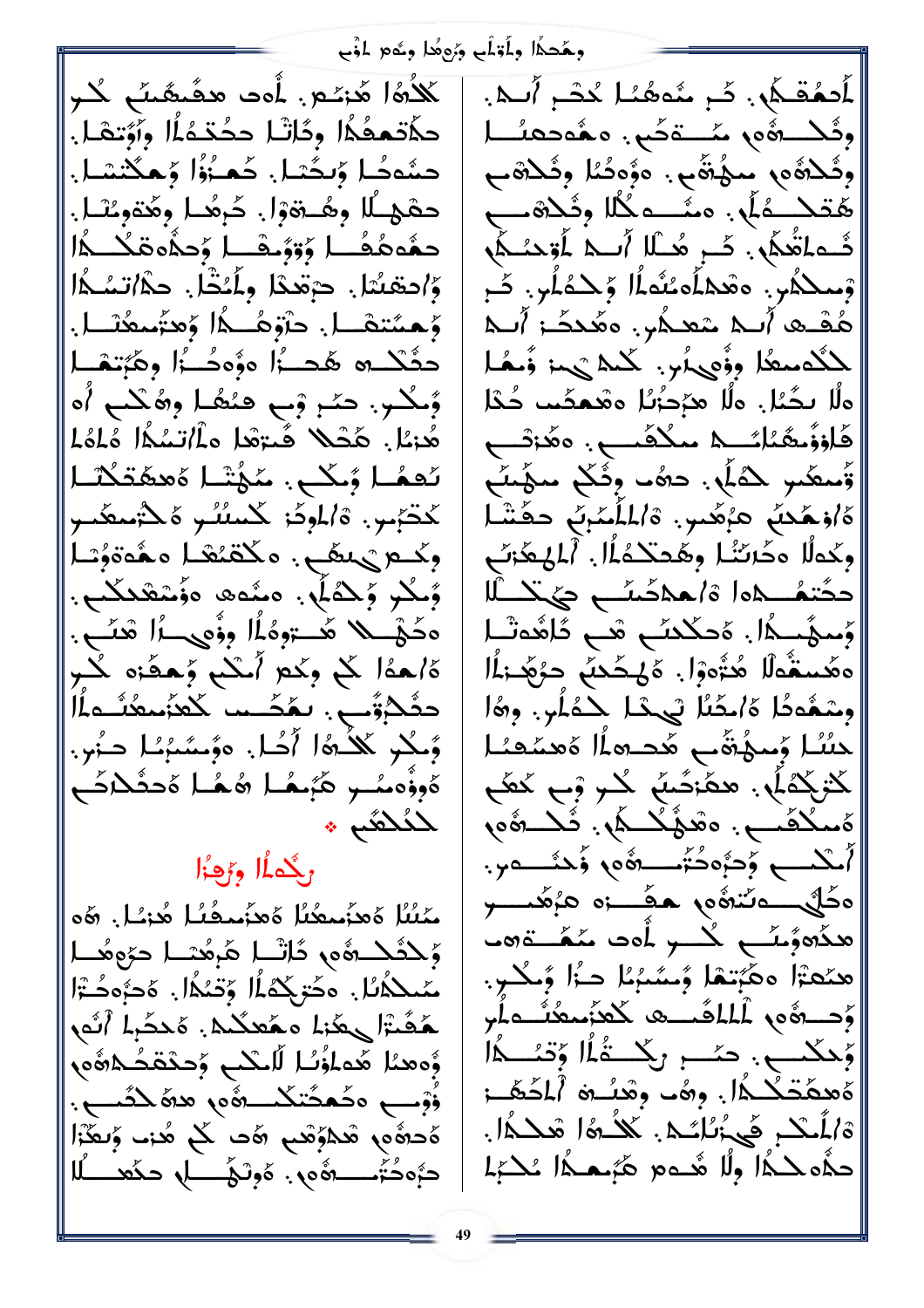وهّدهُا وأَوّلُها ورُوهُا وهُو الْمُو

وَوَّهِمْ كُلِّ هَشَبُّلَا وِوُّوْا هَهُمْلَائِهِ حاْدَوْمُسْــا أَكْسَـــرِهَٰا وِهُــــدَمَاا كَنــح لمَعْلَاثُه أَا حِعَّنُنَدًا. ٥ كُـر وَّا لِمَاسِرِ مَثْنًا ہ کُے حَــٰمُلُو سُے ۖ اُسِــٰہِ . ھقَىقَىلّ وُاسْتَلا كُمْ وُحرّەھُا وُصَا ەھبُمُالمەگ ئىب كى للقَّــوهُــم كَــُـشَــومِ مُـهـمَّـنَــمِ ٱلْل هُ حُكْثُمُهُ هُم شُعُلاً حَدهُ اللَّهَ مَثْمَلًا سُمكْنَى. ݣُــه كُــر هْـى هْمئـا وِمَعتُوْلا هُكْسَمَّى ۚ ٱلْل هَي لَمَّا لِي ُوَا ووْهِيدًا هِمْدُا هِدُّدًا وُحِنْدَكُمْ دُخُمَلًا هْدْنَاؤُسَّى . كُــه ضُــ فَقْه هُشَــا فَي تُسُلُّ هُدمَّسَ ٱلْلَّا حَنَقْهُــدَ حَدُّەققىدا ۋُەمىنُدا ھَكَوْھُىبُ . ݣـْـه دِّ كَسُبْوًّا حَمَّىلًا هَكْمَكْلَا فُهِكْسًا أَلَّا حكْــد إمبُّرْتَــا وَّحْمَدَ الْمَعْلَمُ هُكْبُبٌ. أَحصُا وِقُعَبْتُ كُـه ضَـ كُحْثُهُ هُـــا وِهُــــه مَحْلًا وَبِرَّــــزَّه أَا هَكْمِرْ سِمْنْكُمْ هُ الْأَرْبَعْنَ مَكْمَنَا مِنْ الْمَسْلَمَةِ مِنْ الْمَاسَمَةِ مِنْ كَخْدُّرَا وِآوُعِثَمَاْ مِرْجِدٌمِّي . كَرِ أُنْزَى هِجُحِهُنَّے حقَّ ذَكْرًا اهُــَّذَٰاْ. كَـرِ لَّادهَسُا هنُدءُ دخُكُم معَدكَنبَ ەَ كَنْقَمُكُمْ لَاَةْقَالَ وَيَنْشَأْ وَهَكُنْشُمْ ِكْلُوُّتْقَا مِلَامَنَّبِ. كُـْ كَـٰلاً وِكَـٰهِ الْ هْنَّــع هُنْتُــع هْدَاهُــــتّْهُ! وِنْـصـُـُا! هفَهمَّىّ ذَ رِكْتُهُ مُحْدَّمُّ ولَّا هَكْمَا هِمُعِكْتُبٍ. هُوَنَبٍ وَوُحَنُنَبٍ كْمكْنَا لِكَمْلُو هزَّىغَىنَ كَرِ هَو أَوْحُا

وَهمْكُوْهِ أَلِ دُبِعُكُمْ وَهُوبِ وَهُصْلًا مِكْمُسْسَلَمَانَ مِكْمَةٍ مَالَةٍ مِكْسِنَةٍ مِكْسَمَةٍ مَ كَعْنَعْتَــرْهُم، وَأَهْلُهَــز حَكْبٍ هُـهِــزًا وِّسْلُنْــــــــــو. حَــُـــْـــــه اهْمى وَكِّــــــاللَّا وَحُصَّعُهِ لَمِّي وَ مَعْدَلاً يَ تَحْمَلُوا وَكُنَّتْهِ ا هدەّتعندا ەلگىس ۋەملىدۇە كاۇةنىل وَمِكْمٍ هِكَنْتُمْا حَكْتَمْعُكُمْ وَهُ مِنْ الْمَجْمِعَةِ وَّاسِياً هُو محمَّحكْسًا وِلْمُتْسَا. وكُسِر هُوصُا هُههُنّ هُمُا هُحثُلاَكُ \* فأوقُدُو وَإِجْرَا ألْمَدْرِهْ لَــهُ: ه ه هُــمُــه الْمَموـــةُـمِلْ وْٱلْمَسْلُفَ خَصَصَّةِ حَجَّمَةٌ عَلَى مَرَّوِهُمْ |أَوْحِدُىنُـْا ۖ هُعْكُـْب 1هُ أَ حُعْرُجُرُفُـهُـ مِهْ مِ ەڭھىئىئا كەنىلا دىئىللەنگەن. «ئ ولَلْفُـــــــم أُوُم أَهْــُـــَــــ ضَضَكُـــــملَّاه ەَحْسَـــْزَاْهِ اَهْمِ هُمِ مُحْمَـــــهُ الْهَنْــــــــه كَعْزُمْمِعْنُوْلُمْ ، وَأَمْسُنُا ۚ حَكَمُلاَتْنَا مَدْوَمِهِ دَهُمْشُداْه وِكْلَه ءُلَّا ﴾ ۿڔۏؙٳ هكَحكْنَا وَرُوهُـا هِمُسُـا ݣْلْـْهَا. ووُه مُصل للأَصْبِرِ أُسبِ مَنْتُصَلِّ هَذَهُكُمْ وَهِهَا حَزَائِمًا. مِعْعُمِكُمْ وَرِيْكُمُاْ هَزَتمُهُا. هَحفَسُلُ وهَنْدُهُا دَاتُـدُا. وُرِيْدَمُاْ هُوَد لَّادُه مِن أُسو مَكْحُمَّا. هُه وِكْرٍ ثَلاَهْمٍ وِّصْنُا إِنْعَمْا حَكْسِر هُصْلَـــد ه هُعنٌـــد هؤَــــز مْــــم سَهُْدًا. هَ¤هَـدْ كُمْ وُسْعَـدًا وِسَتْـلَا سنَّد مَسْلَمَ بِمُسْلَمَةٍ مِنْ مِنْ مِنْ كَكِنُـه أَا. هَٰنَدُوْه أَا وِقْبِ هَكَاتَكُــأَا